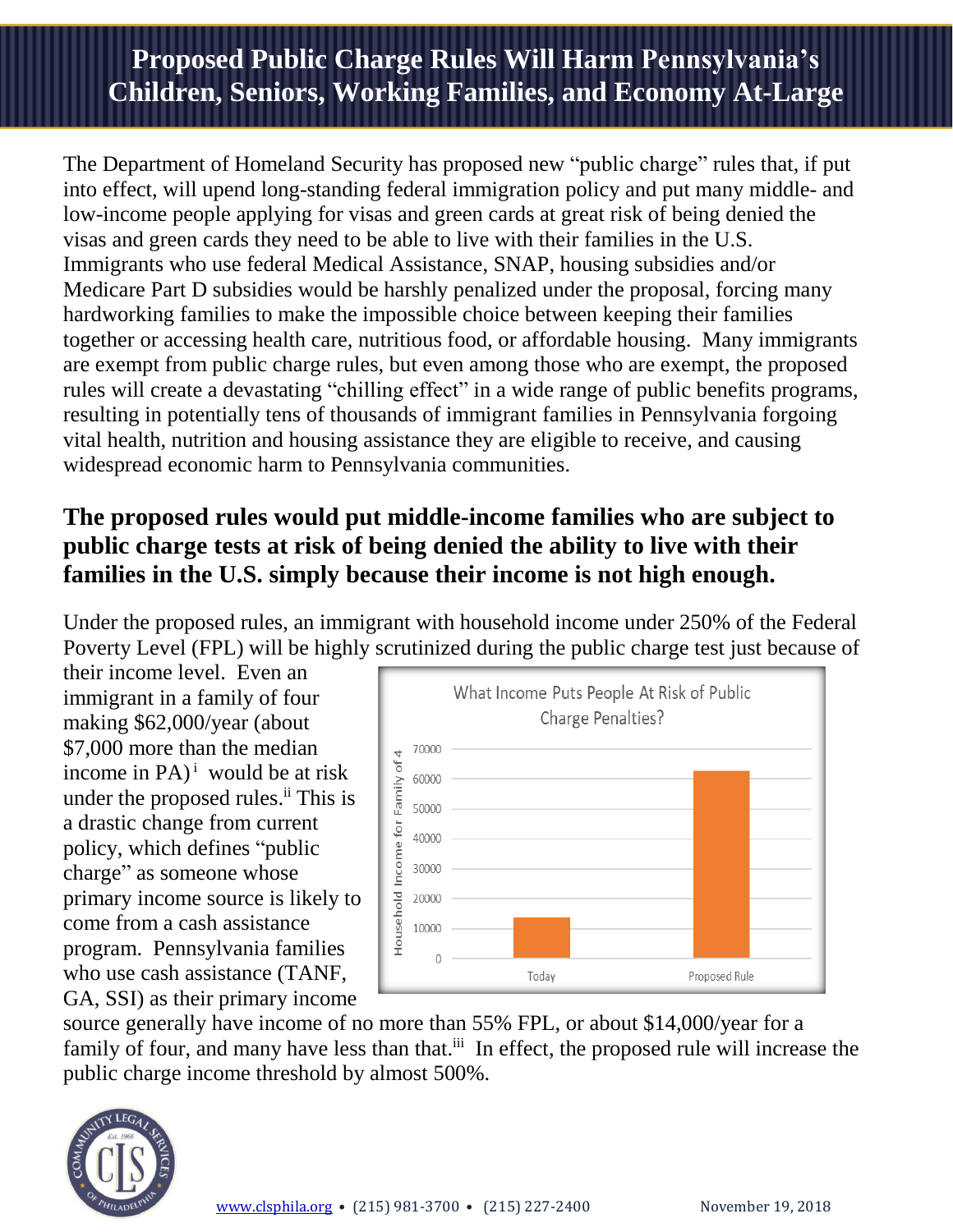#### **The proposed rules harshly penalize recipients of benefits like Medical Assistance and Food Stamps, which are primarily used by working families.**

Workers of all types rely on these benefits programs for health insurance coverage their employers do not provide or to help make ends meet during tough times. By targetting benefit programs vital to the nutritional and healthcare needs of working families, and raising the income threshold to 250% FPL, the proposed regulation targets the health and safety of many valuable members of our Pennsylvania communities—from home health aides to kindergarten teachers.



## **Many immigrants can safely receive benefits without public charge consequences, but fear and confusion are very likely to cause immigrants of all statuses who are under 250% FPL to forgo benefits they or their family members are eligible to receive.**

Refugees, asylees, and others, are exempt from public charge and will remain exempt even if the proposed public charge rules are implemented as currently written.<sup>iv</sup> Under the proposed rules, the only person whose benefits receipt will create a public charge risk is the person who is applying for a green card or visa and who is subject to the public charge test; receipt of benefits by family members will not be considered during the public charge determination. However, even people who are exempt from public charge or who can receive benefits without creating public charge risks are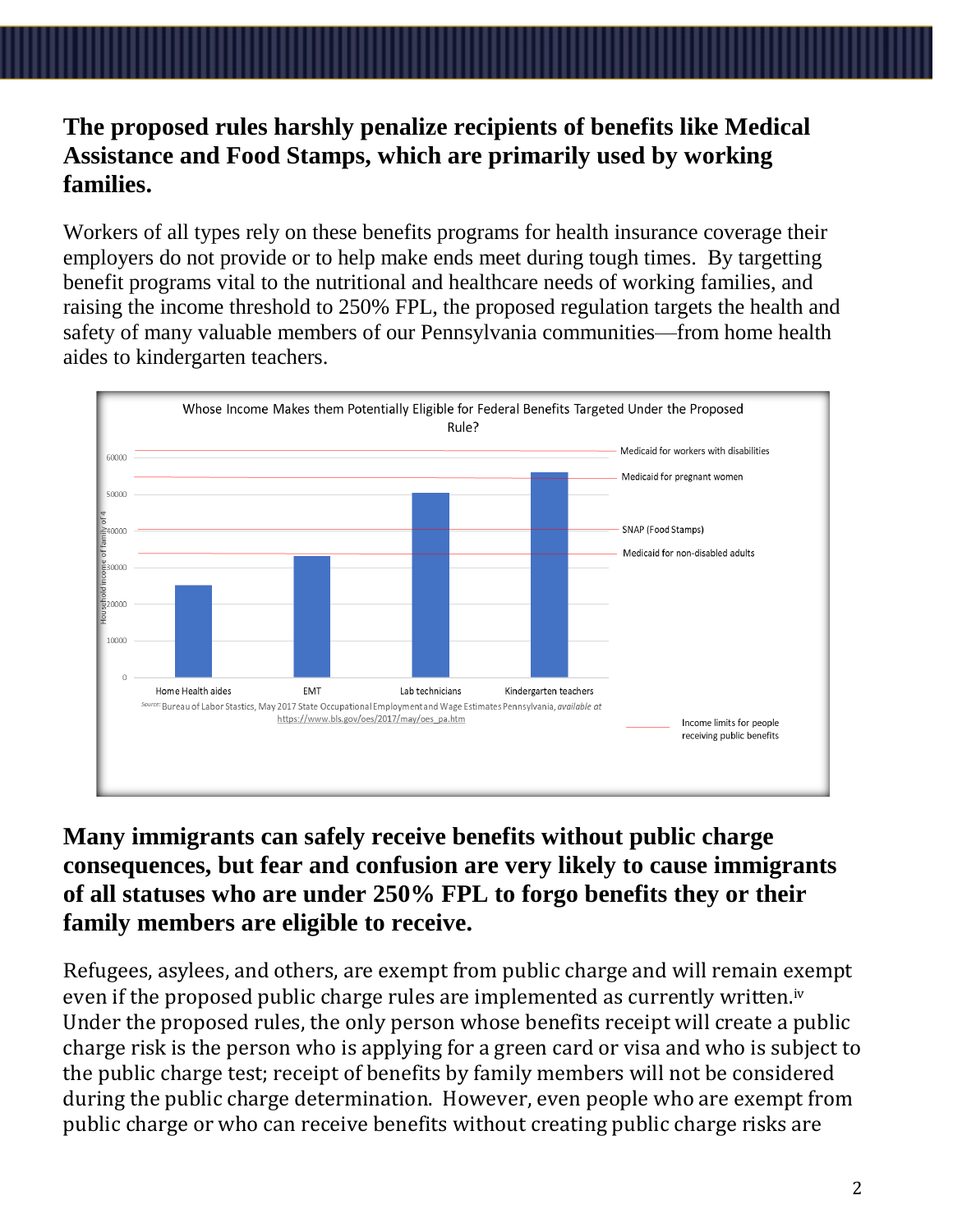likely to forgo benefits either because they have misunderstood these very complex rules or because they fear that the rules could be changed. These chilling effects have historical precedent. In the late 1990s, there was confusion and fear following a change to public charge laws. As a result, refugee benefit enrollments decreased as much as 37% from 1994 to 1997, even though refugees were eligible for benefits and were, and still are, exempt from public charge.<sup>v</sup>

# **The proposed rule will add 366,000 Pennsylvanians to the group of people at risk of forgoing benefits.**



There are 384,654 Pennsylvanians living in immigrant families with income under 250% FPL.vi In contrast, there are 17,809 Pennsylvanians living in immigrant families receiving a cash assistance benefit.<sup>vii</sup> By targeting immigrants under 250% FPL, and expanding the definition of "public charge" to include not just people who are likely to use cash assistance as their primary income source, but also people likely to use benefits like SNAP and Medical Assistance, the proposed public charge rules will

subject an additional 366,000 people to public charge chilling effects.

# **The proposed rules are likely to result in more than 55,000 Pennsylvania families losing access to health care and nutrition asssitance.**

Experts estimate that the chilling effects of the proposed public charge regulation will result in 15-35% reductions in in benefit enrollment rates among immigrant families of all statuses, even among those who are exempt from public charge or otherwise have no public charge risk.<sup>viii</sup> A 35% reduction in immigrant family benefit enrollments in Pennsylvania would result in 37,489 families

The proposed rule creates great risks of benefit enrollment reductions of 35% among immigrant families of all statuses, which would leave more than 55,000 families without access to MA and SNAP.

losing health insurance access and  $17,640$  families losing nutrition assistance.<sup>ix</sup>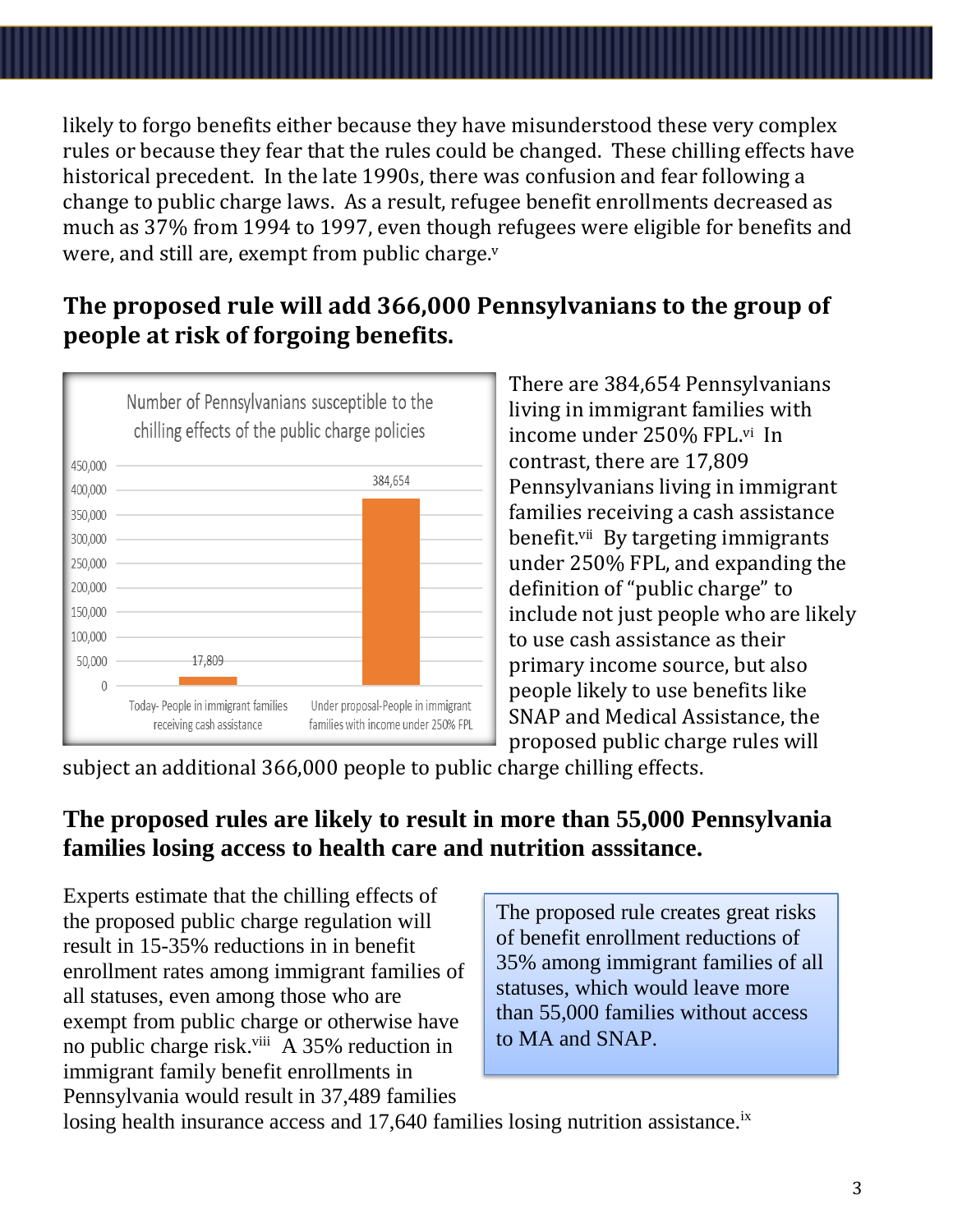#### **Children are at risk under the proposed rules.**

There are 167,000 children in Pennsylvania who live in immigrant families that receive

60,000 children in Pennsylvania are at risk of losing access to health care and nutrition assistance if the proposed rule goes into effect.

benefits- more than  $80\%$  are U.S. citizens.<sup>x</sup> A 35% reduction in immigrant family benefit enrollments would mean almost 60,000 Pennsylvania children suffering without access to vital health or nutrition benefits they need to stay healthy and strong.

#### **Seniors and people with disabilities are at risk under the proposed rules.**

The proposed rule penalizes people over age 62, making it more difficult for these

immigrants to pass a public charge test simply because of their age. Moreover, the proposed rule penalizes seniors and people with disabilities who qualify for Medicare Part D subsidies to help them pay for prescription co-pays and deductibles. More than 5,500 immigrant seniors and people

More than 2,000 Pennsylvania seniors and people with disabilities are at risk of losing access to medicine under the proposed rule.

with disabilities are eligible for Medicare Part D subsidies.<sup>xi</sup> A 35% reduction among immigrants enrolling for Medicare Part D subsidies would cause more than 2,000 elderly and disabled Pennsylvanians to lose access to prescription medications.

#### **The proposed rules will harm state and local economies by draining federal resources from Pennsylvania communities.**

A 35% reduction in immigrant families enrollments in Medical Assistance, SNAP, and Medicare Part D subsidies will result in over \$270 million in lost federal funds needed to

The loss of federal MA, SNAP, and Medicare Part D funds will put Pennsylvania at risk of more than \$784 million in economic losses annually if the proposed public charge rule goes into effect.

support Pennsylvania families. Each federal dollar that is spent in these programs spurs economic activity and leads to economic growth in Pennsylvania. A loss of \$270 million in federal MA, SNAP, and Medicare Part D subsides will lead to an additional \$514 million loss to the Pennsylvania economy at-large.  $xii$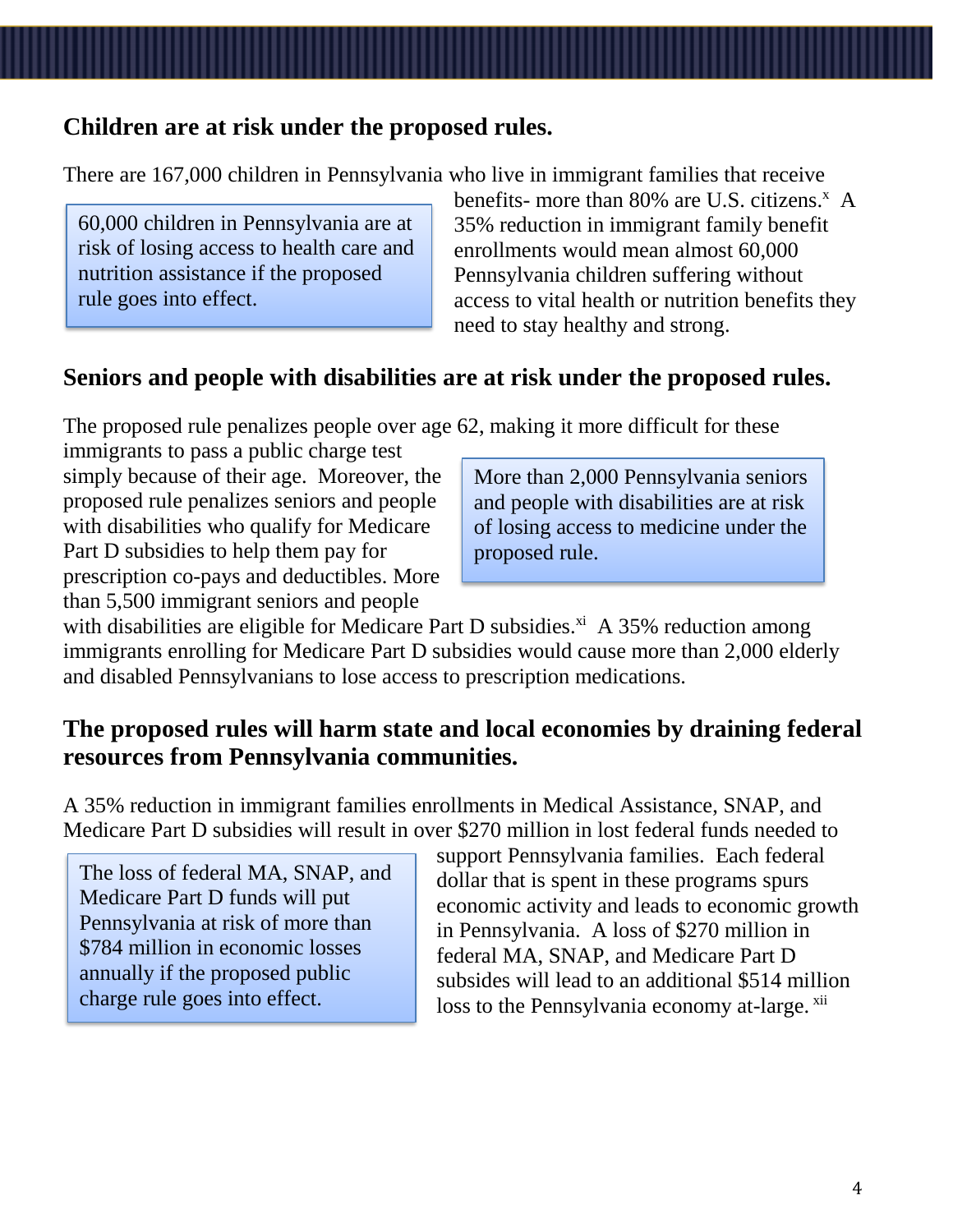## **The proposed rules put Pennsylvania's most vital support systems at risk.**

As immigrants are denied the ability to live in the U.S., families will be separated and destabilized. As families lose access to

health insurance and assistance to buy food and housing, hospitals, health clinics, grocery stores, and housing markets will suffer. Pennsylvania hospitals, for example, are at risk of losing \$214 million per year.<sup>xiii</sup> As funding to support

Pennsylvania hospitals are at risk of \$214 million in financial losses as a result of the chilling effects of the proposed rule.

Pennsylvania families decreases, state, local, and charitable resources will strain to meet the needs of all Pennsylvanians.

#### **The proposed rules are not in effect now, and if strongly opposed, they may never take effect.**

Go to www.regulations.gov and click on "Inadmissibility on Public Charge Grounds" to submit comments in opposition to the proposed rule before December 10.

Questions? Contact Maripat Pileggi at 215-227-4738 or [MPileggi@clsphila.org.](mailto:MPileggi@clsphila.org)

 $\overline{a}$ 

[https://www.census.gov/quickfacts/fact/table/pa/INC110216#viewtop.](https://www.census.gov/quickfacts/fact/table/pa/INC110216#viewtop)

<sup>i</sup> PA Median household income in 2016 was \$54,895. *See*

<sup>&</sup>lt;sup>ii</sup> The proposed rule details the negative and positive factors that would be weighed during a public charge determination. There are numerous negative factors related to age, health, family status, resources and financial status, education and skills, and benefit receipt. There is just one positive factor: having household income over 250% FPL.

iii A family of four with one SSI and three TANF family members will have income of \$14,100 per year. A family of four who receives TANF only will have income of \$5,964/year.

iv Public charge tests are applied during the visa and lawful permanent residence application processes for some individual applicants. Refugees, asylees, Special Immigrant Juveniles, VAWA petitioners, and U- and T-visa holders, are not subject to public charge tests when applying for any of these statuses or when applying for lawful permanent residence. The Department of Homeland Security's proposed public charge regulation lists individuals exempt from public charge tests at 83 Fed. Reg. 51,292-51,293 (Oct. 10, 2018). Lawful permanent residents cannot be denied U.S. Citizenship because of a public charge determination because there is no public charge test during the U.S. Citizenship application process.

<sup>v</sup> Michael Fix & Jeffery Passel, Trends in Noncitizens' and Citizens' Use of Public Benefits Following Welfare Reform, March 1999, *available at* [https://www.urban.org/research/publication/trends-noncitizens-and-citizens-use-public-benefits-following](https://www.urban.org/research/publication/trends-noncitizens-and-citizens-use-public-benefits-following-welfare-reform)[welfare-reform.](https://www.urban.org/research/publication/trends-noncitizens-and-citizens-use-public-benefits-following-welfare-reform)

vi Manatt, Public Charge Proposed Rule: Potentially Chilled Population Data Dashboard, <https://www.manatt.com/Insights/Articles/2018/Public-Charge-Rule-Potentially-Chilled-Population>

vii PA Department of Human Services data on file with CLS.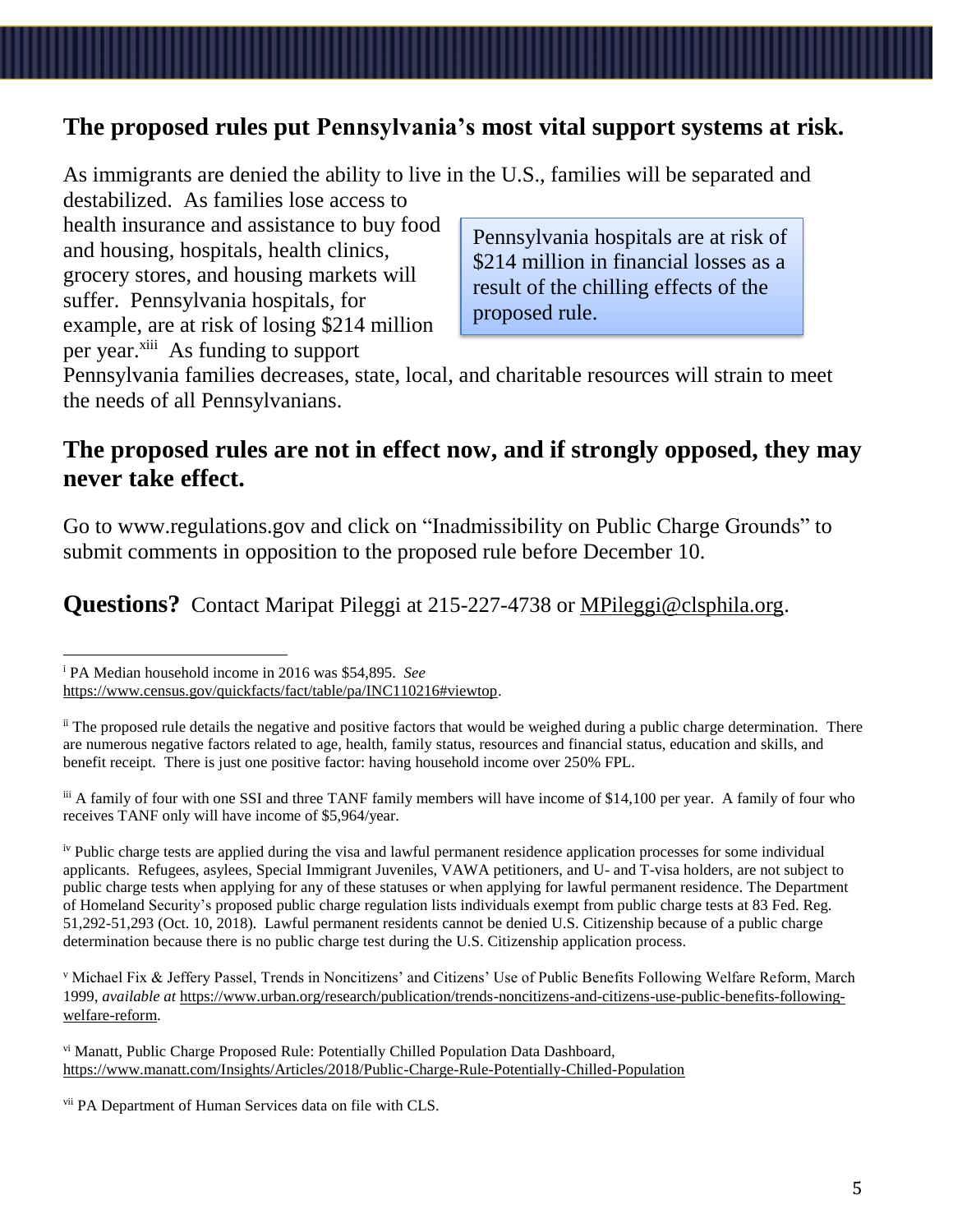viii *See, e.g.,* Kaiser Family Foundation, Estimated Impacts of the Proposed Public Charge Rule on Immigrants and Medicaid, October 2018, *available at* [http://files.kff.org/attachment/Issue-Brief-Estimated-Impacts-of-the-Proposed-Public-Charge-Rule](http://files.kff.org/attachment/Issue-Brief-Estimated-Impacts-of-the-Proposed-Public-Charge-Rule-on-Immigrants-and-Medicaid)[on-Immigrants-and-Medicaid](http://files.kff.org/attachment/Issue-Brief-Estimated-Impacts-of-the-Proposed-Public-Charge-Rule-on-Immigrants-and-Medicaid)

ix PA Department of Human Services data on file with CLS.

 $\overline{a}$ 

<sup>x</sup> Migration Policy Institute, MPI National and State-Level Estimates of Children in Benefits-Receiving Families, by U.S. Citizenship Status of the Child, 2018, *available at* [http://www.migrationpolicy.org/sites/default/files/datahub/PublicCharge-](http://www.migrationpolicy.org/sites/default/files/datahub/PublicCharge-StateEstimates-Children.xlsx)[StateEstimates-Children.xlsx](http://www.migrationpolicy.org/sites/default/files/datahub/PublicCharge-StateEstimates-Children.xlsx)

xi PA Department of Human Services data on file with CLS show that 5,502 non-citizens are enrolled in Medicare Part B buy-in benefits. All Medicare Part B buy-in benefit enrollees are eligible for Medicare Part D subsidies. The income limits for Medicare Part D subsidies are higher than the income limits for Medicare Part B buy-in benefits. There are therefore very likely more than 5,502 non-citizens enrolled in Medicare Part D subsidies.

<sup>xii</sup> See Appendix for full accounting. Notably, these figures exclude losses to housing subsidy programs. With housing subsidy losses included, the total impact of the proposed rules to Pennsylvania's economy would be greater.

xiii Cindy Mann, April Grady, & Allison Orris, Medicaid Payments at Risk for Hospitals Under the Public Charge Proposed Rule, November 2018, p. 13, *available at* [https://www.manatt.com/Insights/White-Papers/2018/Medicaid-Payments-at-Risk](https://www.manatt.com/Insights/White-Papers/2018/Medicaid-Payments-at-Risk-for-Hospitals-Under-Publ)[for-Hospitals-Under-Publ](https://www.manatt.com/Insights/White-Papers/2018/Medicaid-Payments-at-Risk-for-Hospitals-Under-Publ)